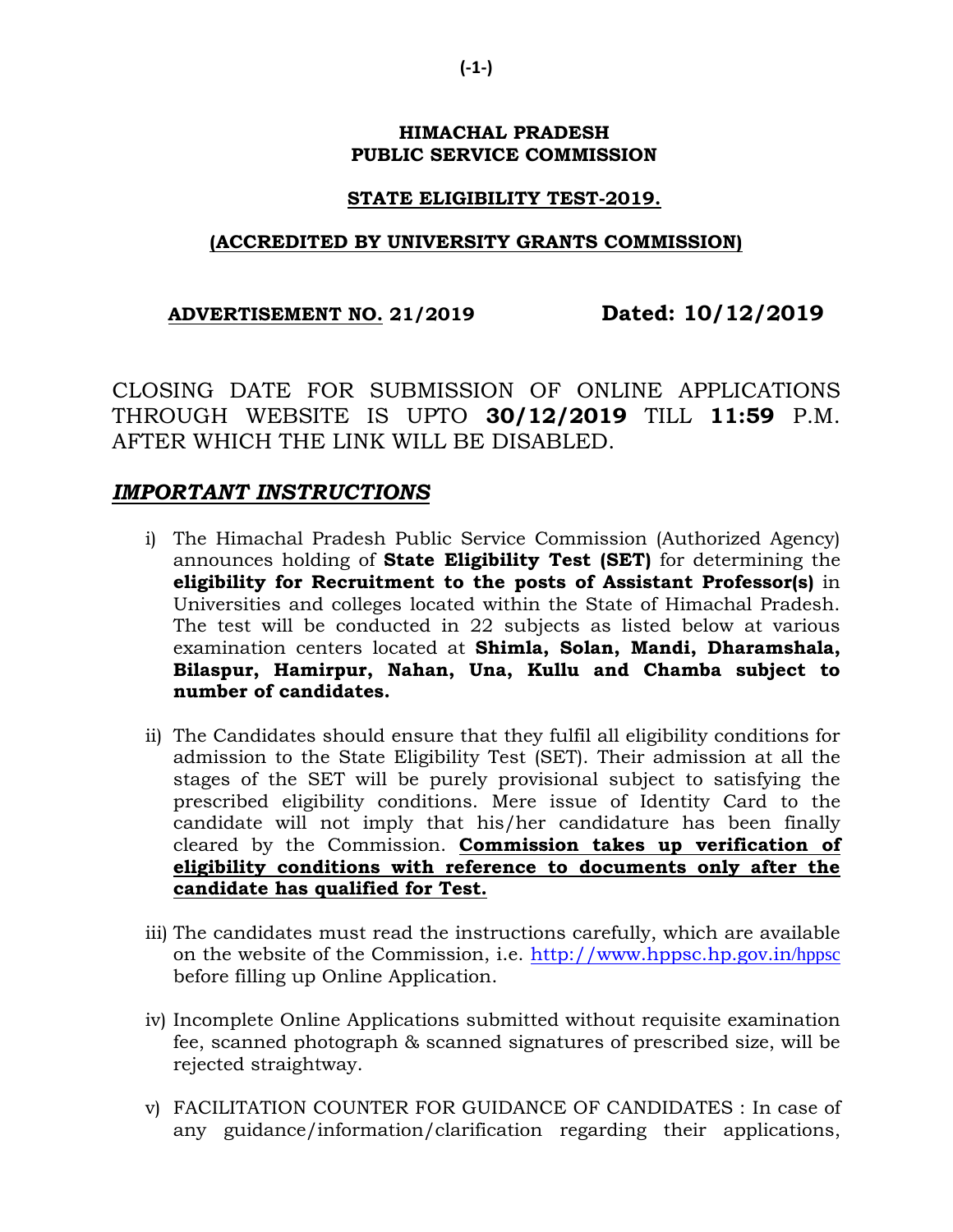candidature etc., candidates can contact HPPSC's Help Line Centre over Telephone No. 0177- 2629738 and Toll Free Number 1800-180-8004 on any working day between 10.00 hrs to17.00 hrs.

vi) Scheduled Caste (SC) of H.P. /Scheduled Tribe (ST) of H.P. / Persons with Disability (PWD) of H.P. , Other Backward Classes (OBC) of H.P. (Non creamy layer), as per the State list of Other Backward Classes will only be considered.

**Note:- (i)The benefits of reservation shall be extended to the candidates who are bonafide resident of Himachal Pradesh only. (ii)The reserved categories candidates of other states shall be treated as General Category candidates and they will be issued SET certificates only if they qualify the same at par with the cut off marks of General category candidates.**

vii)After the declaration of SET result qualified candidates have to furnish self attested Photostat copies of their testimonials / Certificates viz. Matriculation/Post Graduation / Category to which they belong, in the office of H.P. Public Service Commission to determine their eligibility for issuing SET qualified certificate.

#### **1. LIST OF SUBJECTS FOR SET:**

- 1. Chemical Sciences
- 2. English
- 3. Life Sciences
- 4. Commerce
- 5. Economics
- 6. Geography
- 7. Hindi
- 8. History
- 9. Mathematical Sciences
- 10. Music
- 11. Physical Sciences
- 12. Physical Education
- 13. Sociology
- 14. Sanskrit
- 15. Political Science
- 16. Public Administration
- 17. Computer Science and Applications
- 18. Tourism Administration and Management
- 19. Mass Communication and Journalism
- 20. Philosophy
- 21. Psychology
- 22. Education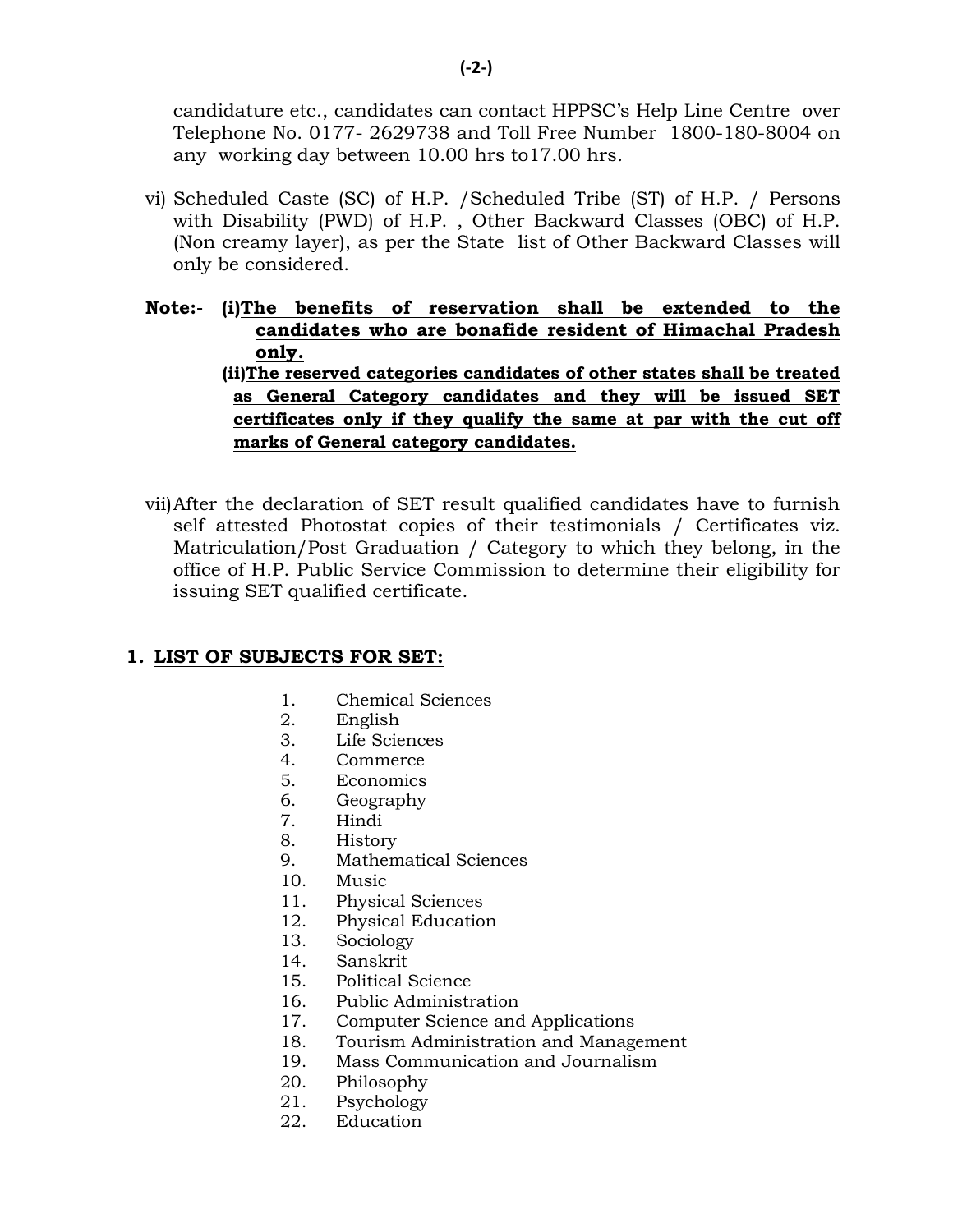## **2. CONDITIONS OF ELIGIBILITY:**

- i) Candidates who have secured at least 55% marks (without rounding off) in Master's Degree from universities/institutions recognized by UGC in Humanities (including languages) and Social Sciences, Computer Science & Applications. are eligible for this Test. The Scheduled Caste (SC) of H.P. /Scheduled Tribe (ST) of H.P. /Other Backward Classes **(Non- creamy layer of H.P.**/ and Persons with Disability (PWD) of H.P. category candidates who have secured at least 50% marks (without rounding off) in Master's Degree are eligible for this test.
- ii) Candidates who are pursuing their Master's degree or equivalent course or candidates who have appeared for their qualifying Master's Degree (final year) examination and whose result is still awaited or candidates whose qualifying examinations have been delayed may also apply for this test. However, such candidates will be admitted provisionally and shall be considered eligible for the post of Assistant Professor in the Universities/Colleges situated in the State, only after they have passed their Master's Degree examination or equivalent with **at least 55% marks (50% marks in case of SC/ST/OBC (Noncreamy layer / and PWD (Persons with disability) category candidates of H.P. Such candidates must complete their P.G. Degree examination within two years from the date of SET result** with required percentage of marks, failing which they shall be treated as disqualified.
- iii) The Ph.D. Degree holders whose Master's level examination had been completed by 19th September, 1991 (irrespective of date of declaration of result) shall be eligible for a relaxation of 5% in aggregate marks (i.e. from 55% to 50%) for appearing in SET
- iv) **Candidates are advised to appear in the subject of their postgraduation only**. In case the subject of a candidate is not included in the list of SET subjects, the candidate may appear in UGC NET/UGC-CSIR NET which is held twice a year. **(for instance the candidates having post graduation degree in Acharya (Traditional Sanskrit) are not eligible to appear in Sanskrit subject ). Similarly a candidate having the Degree of Hotel Management is not eligible to appear in the subject of Tourism Administration.**
- v) **Concession of Fee is only applicable for SC of H.P. /ST of H.P. /OBC of H.P. (Non-creamy layer) / PWD (General PWD, S.C. PWD, S.T. PWD , OBC, PWD and BPL category candidates of Himachal Pradesh.** Candidates belonging to SC/ST/OBC (Non-creamy layer) /PWD (General PWD, S.C. PWD,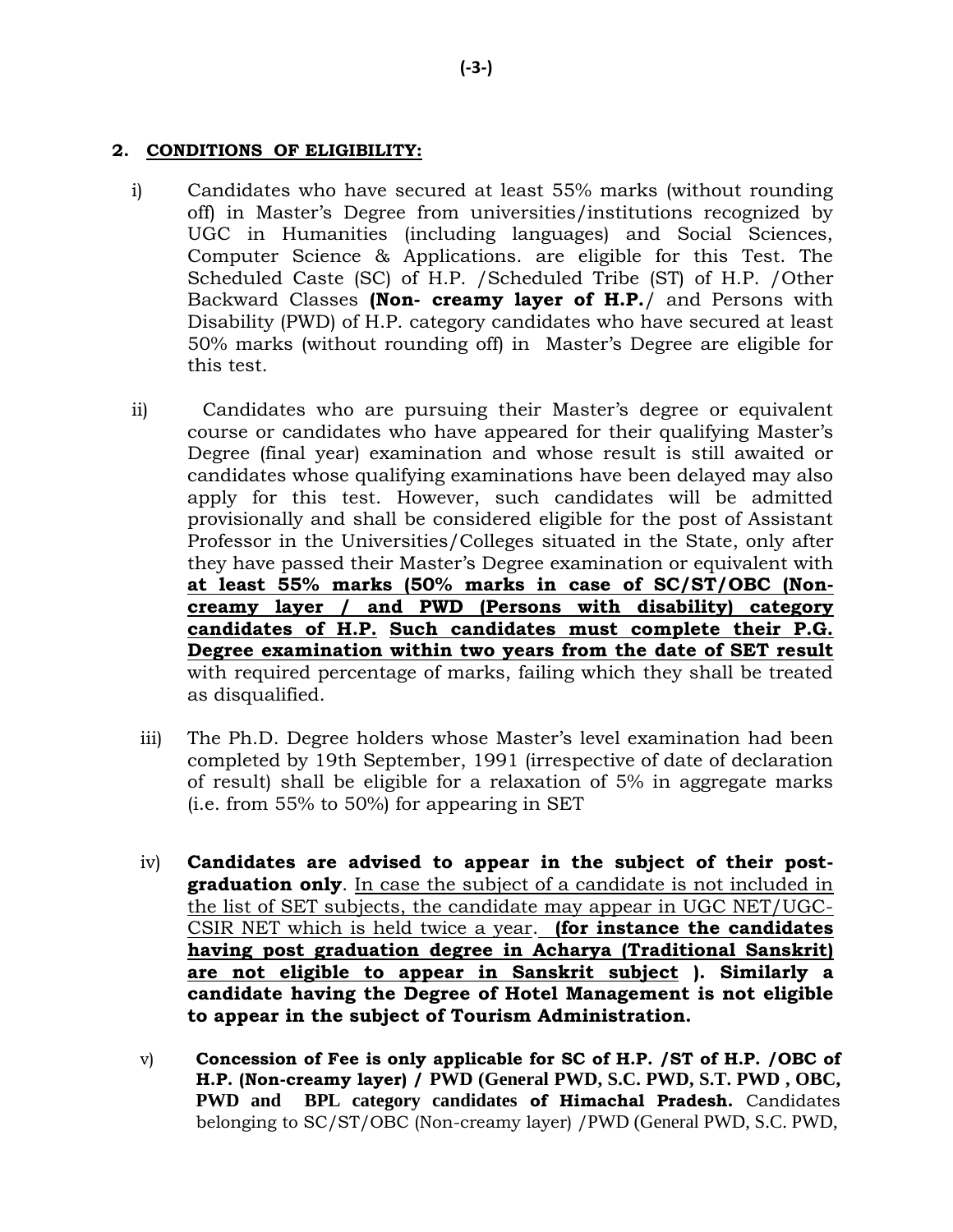S.T. PWD & OBC PWD) category must ensure that their certificate of respective category is on parental lineage issued by the competent authority. The candidates are neither required to send any certificates/documents in support of their eligibility nor a printout of Application Form to Commission at the time applying online for State Eligibility Test. However, the candidates, in their own interest, must ensure / satisfy themselves about their eligibility for the test. In the event of any wrong information supplied on online applications or any ineligibility being detected by the Commission at any stage, their candidature shall be cancelled and they shall be liable for legal action.

- vi Candidates having post-graduate diploma/certificate awarded by Indian University / Institute or foreign Degree/ diploma/certificate awarded by the Foreign University/ Institute should in their own interest, ascertain the equivalence of their diploma/degree/certificate with Master's Degree of recognized Indian universities from Association of Indian Universities (AIU), New Delhi. [\(www.aiu.ac.in](http://www.aiu.ac.in/)**).**
- **vii If a candidate qualifies the SET Examination in the subject other than the subject of his Master's Degree , his candidature for the subject of examination in which he has appeared is deemed to be rejected and he will not be awarded the SET certificate.**

## **3. EXEMPTION/(ELIGIBILITY FOR ASSISTANT PROFESSOR(s)**

- **i) NET/SET** shall remain the minimum eligibility condition for recruitment and appointment of Assistant Professor(s) in Universities/Colleges/Institutions. Provided however, that candidates, who are or have been awarded a Ph. D. Degree in accordance with the University Grants Commission (Minimum standards and Procedure for Award for Ph.D. Degree) Regulations, 2009, shall be exempted from the requirement of the minimum eligibility condition of NET /SET for recruitment and appointment of Assistant Professor(s) or equivalent positions in Universities/ Colleges/ Institutions.
- **ii) For SET Candidates**: The candidates who have cleared the State Eligibility Test (SET) accredited by UGC for eligibility for **Assistant Professor** held prior to 1<sup>st</sup>, June, 2002 are exempted from appearing in SET, being eligible to appear for Assistant Professor(s) anywhere in India. For SET held from 1st, June, 2002 onwards, the qualified candidates are eligible to apply for the post of **Assistant Professor(s)**  only in the Universities/Colleges situated in the State from where they have cleared their SET.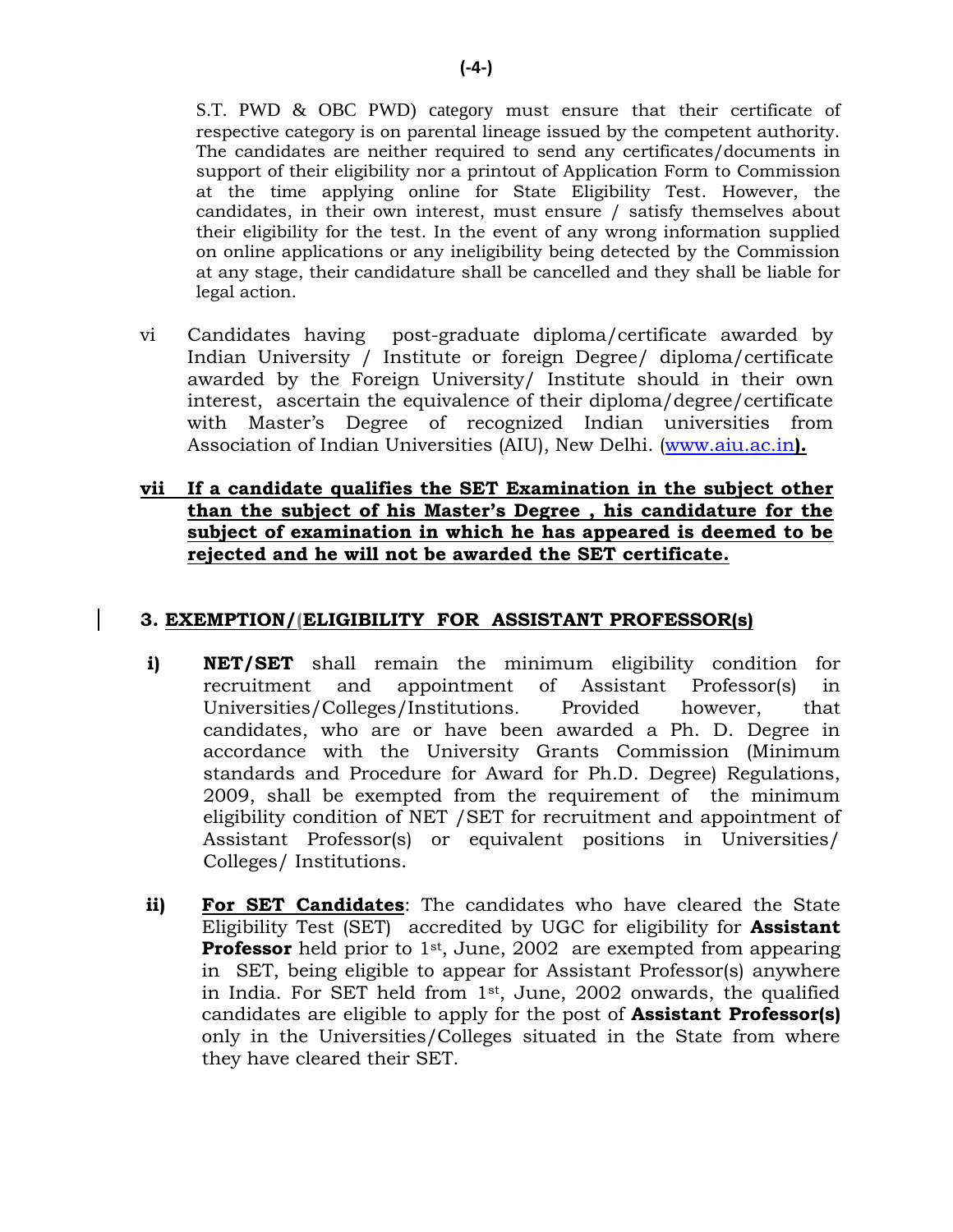#### **4. SCHEME AND DATE OF TEST:**

The Test will consist of two papers. Both the papers will consist of only objective type questions in two separate sessions as under:

| <b>Session</b> | Paper | Marks | <b>Number of question</b> | <b>Duration</b> |
|----------------|-------|-------|---------------------------|-----------------|
| First          |       | 100   | 50 questions (all the     | 01 Hour         |
|                |       |       | questions<br>are          |                 |
|                |       |       | compulsory)               |                 |
| Second         | II    | 200   | 100 questions (all the    | 02 Hours        |
|                |       |       | questions<br>are          |                 |
|                |       |       | compulsory)               |                 |

- **Paper-I** Shall consist of 50 objective type compulsory questions carrying 02 marks each. The questions which will be of general nature, intended to assess the teaching/research aptitude of the candidate. It will primarily be designed to test reasoning ability, comprehension, divergent thinking and general awareness of the candidates.
- **Paper-II** Shall consist of 100 objective type compulsory questions carrying 02 marks each which will be based on the subject selected by the candidate.

All the questions of Paper-II will be compulsory, covering entire contents of syllabus uploaded in the website of the Commission as well as the website of the UGC.

The candidate will have to mark the responses for questions of Paper-I & Paper-II on the Optical Mark Reader (OMR) sheet.

## **5. "Criteria for Declaration of Result" This will comprise of the following:**

Top 6% of the appearing candidates who appear in both the papers and secure at least 40% aggregate marks (for candidates belonging to General Category) and at least 35% aggregate marks (for candidates belonging to reserved categories) will be declared qualified for Eligibility for Assistant Professor by following the reservation policy of the State Government.

If there is a tie at the least qualifying cut-off marks in any given subject, then all candidates who are in tie (scored the equal marks) will be considered as qualified and as such the number of qualified candidates may exceed from six percentage.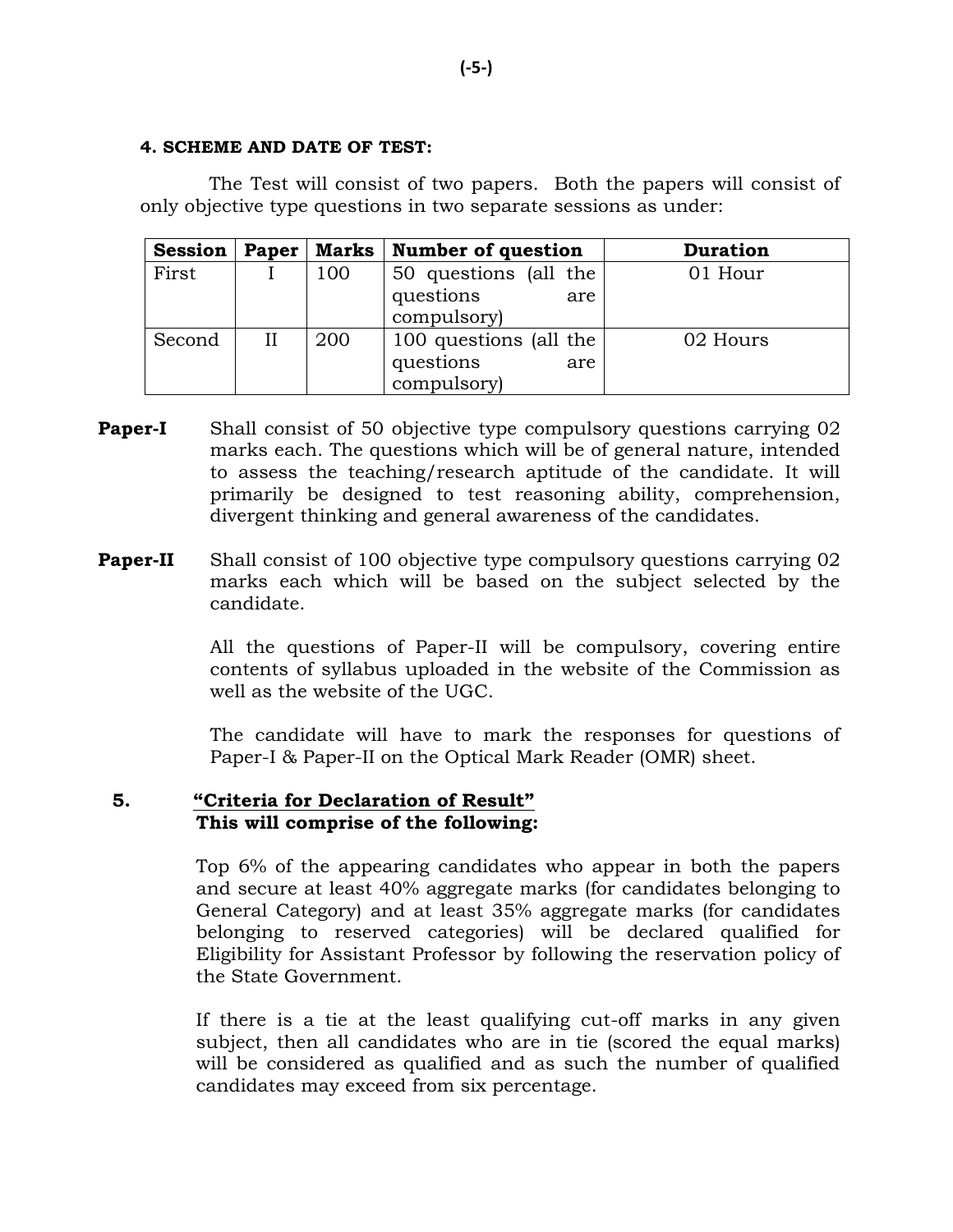It may be noted that the above qualifying criteria decided by UGC / State agency is final and binding for all the concerned.

## **6. PROVISIONS FOR PERSONS WITH DISABILITY (INCLUDING VISUALLY CHALLENGED CANDIDATES) HAVING 40% OR MORE DISABILITY.**

- i) Twenty minutes compensatory time shall be provided for Paper-I and forty minutes for Paper-II separately.
- ii)The persons with minimum 40% Disability (Physically Challenged) candidates who are not in a position to write in their own hand-writing can also avail these services of scribe by making prior request **(at least one week before the date of State Eligibility Test) in writing** to the concerned Centre Superintendent. Compensatory time and facility of scribe would not be provided to other Persons with Disability (Physically Challenged) candidates.
- iii)The candidate has the discretion of opting for his/her own scribe or has to request the concerned Centre Superintendent for the same in writing at least one week in advance of the test. In such instances the candidate is allowed to meet the scribe a day before the examination so as to verify whether the scribe is suitable or not. Those candidates who opt for their own scribe have to produce the scribe before the concerned Centre Superintendent along with his / her certificate of educational qualifications at least one day before the test.
- iv)There is no provision of Test Booklets in Braille for visually impaired candidates.
- **7. Syllabus of Test**: All questions of Paper-II will be compulsory, covering entire contents of syllabus uploaded in the website [http://www.hppsc.hp.gov.in](http://www.hppsc.hp.gov.in/hppsc)/hppsc of the Commission as well as the website of the UGC (including all electives, without options). **This agency will not supply the copies of syllabus to the individual candidates.**

In case of any discrepancy found in the English and Hindi versions, the questions in English version shall be taken as final.

## **8. EXAMINATION FEE AND MODE OF PAYMENT:**

| Sr.No. | Category                                                                                                                                                      | Fee       |
|--------|---------------------------------------------------------------------------------------------------------------------------------------------------------------|-----------|
|        | <b>General /EWS</b>                                                                                                                                           | Rs. 700/- |
| 2.     | Other Backward Class (Non-Creamy Layer) of H.P.                                                                                                               | Rs. 350/- |
|        | SC of HP, ST of H.P., BPL(General BPL/SC BPL / ST BPL of $\vert$ Rs.175/-<br>H.P., PWD (General PWD/S.C. PWD/ S.T. PWD, OBC PWD) of<br>H.P. & EWS BPL of H.P. |           |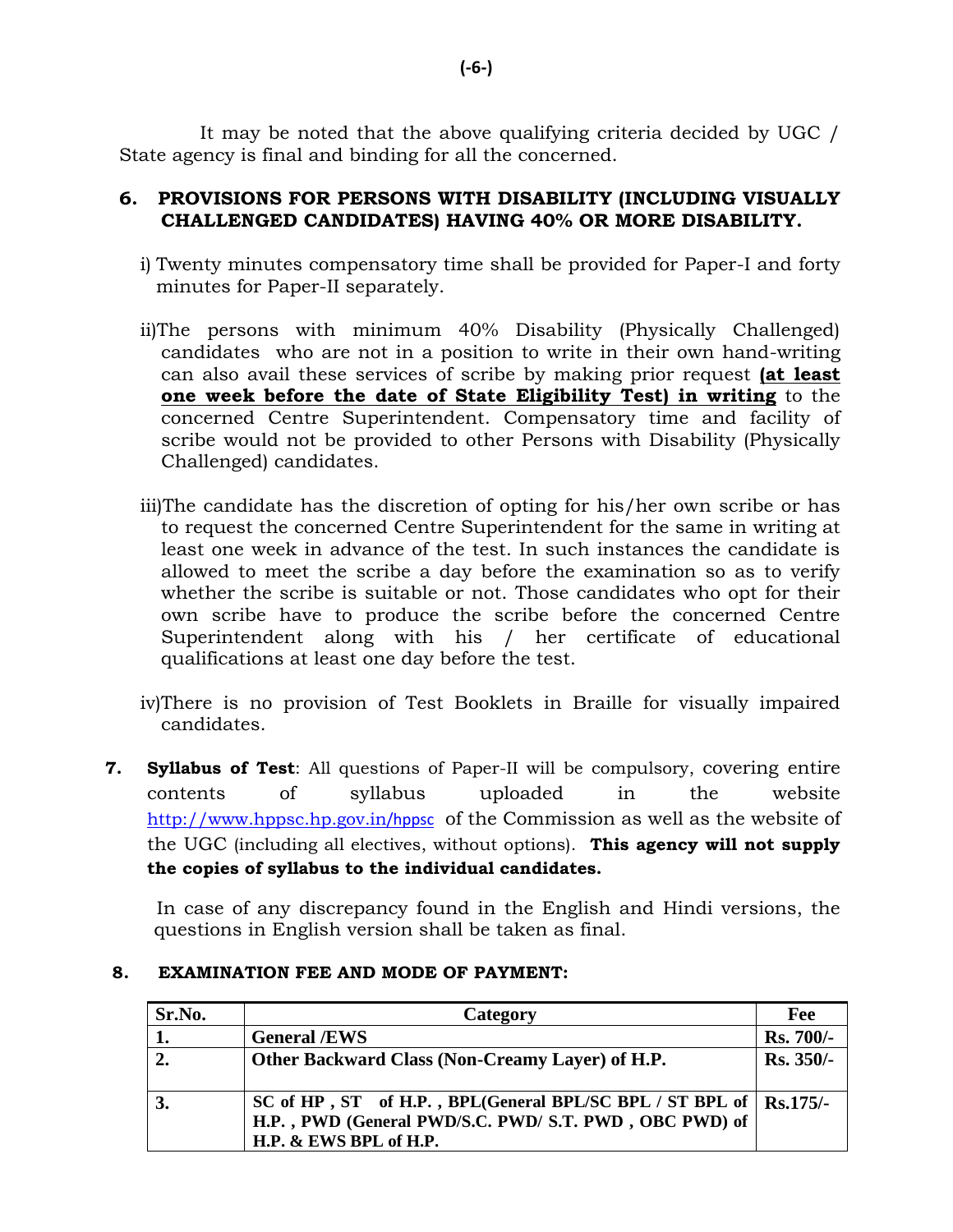**(ii) The reserved categories candidates of other States shall be treated as General Category candidates and will have to pay full fee as is applicable to General category candidates.**

## **Mode of Payment**

Candidates can pay requisite Examination Fees through "**e-Payment**" i.e. through **Debit Card, Credit Card and Net Banking**. Fee once paid shall not be refunded. As such before applying online, all candidates are advised to go through detailed instructions given on the above mentioned website.

## **NOTE:**

Candidates should note that payment of fee can be made only through the modes prescribed above. Payment of fee through any other mode is neither valid nor acceptable. Applications submitted without the prescribed fee / mode shall be summarily rejected.

## **9. HOW TO APPLY:**

Candidates are required to visit the website of the Commission at [http://www.hppsc.hp.gov.in](http://www.hppsc.hp.gov.in/hppsc)/hppsc and click the link to **APPLY ONLINE FOR STATE ELIGIBILITY TEST.** Detailed instructions for filling up Online Applications are available on the above mentioned website. The candidates already registered with HPPSC for other examinations / test need not to register again and they may use their earlier User ID and Password for applying online.

## **General Instructions:**

- 1 The candidate must read the conditions of eligibility as given under the caption "Conditions of eligibility" carefully and must satisfy themselves regarding their eligibility for the test before filling the online application.
- 2 The candidates are required to bring printout of online admission / Identity card on the day of examination (with a passport size photograph).
- 3 The Commission may change State Eligibility Test Centre/ date of Test without assigning any reason.
- 4 No TA/DA will be paid to the candidates.
- 5 Canvassing in any form will disqualify the candidate.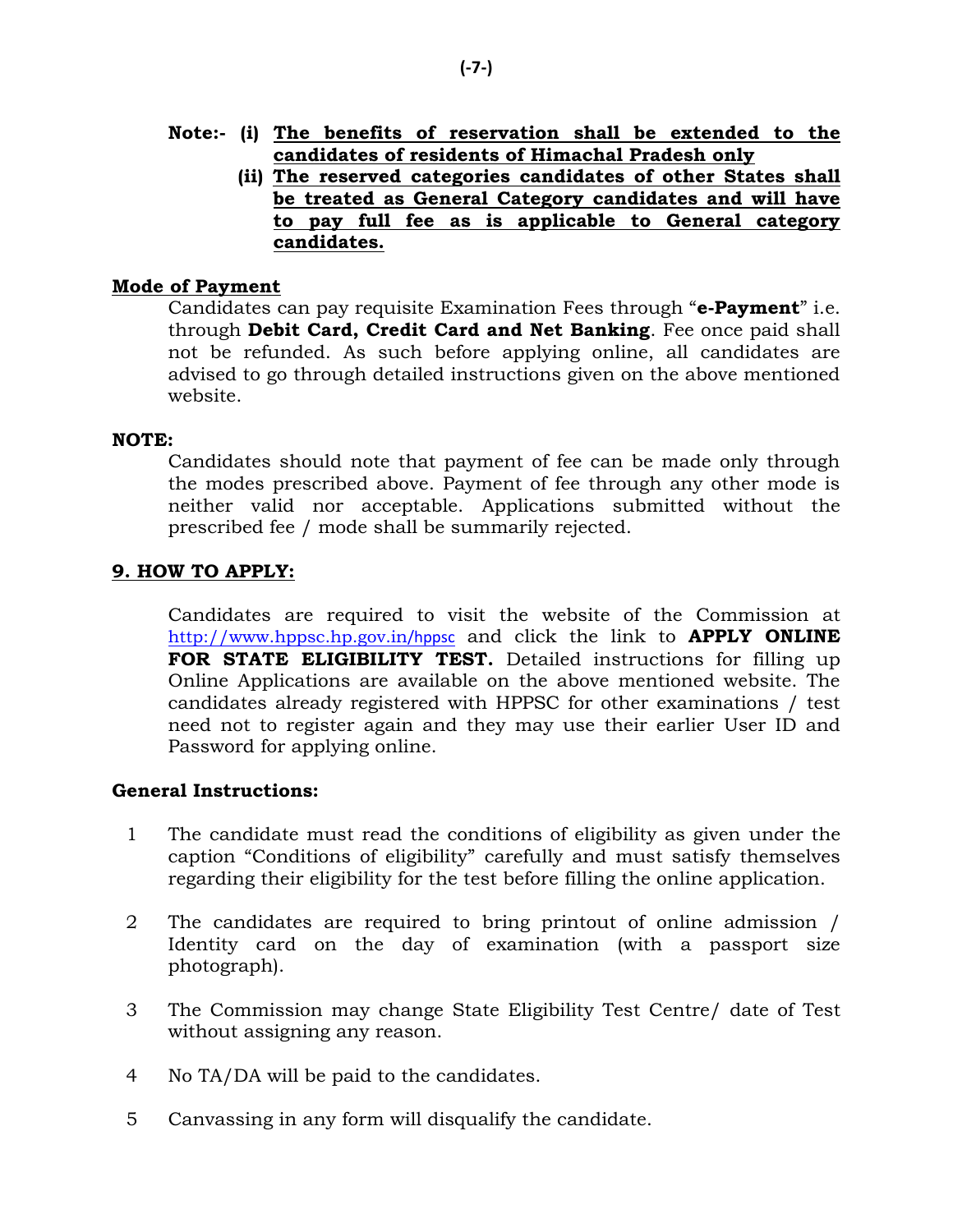6 The use of calculators or Log Tables is not permitted. Mobile phones, pagers, electronic devices etc. are not allowed in the Examination Hall/ Room.

## **7 A candidate who does not appear in Paper-I, will not be permitted to appear in Paper-II.**

- 8 The candidate should ensure that his category code in answer sheet is the same as he/ she has claimed in the application form. No change in this regard will be accepted by the Commission at later stage.
- 9 No candidate shall be allowed to go outside the examination hall /room for any purpose without prior permission of the Centre Superintendent. Smoking and taking Tea in examination hall /room is also strictly prohibited.
- 10 Candidate will not be allowed to write any question from the Test Booklet on the Identity Card or on any other paper.
- 11 Candidates should ensure that the signatures appended and photographs pasted by them in all the places, viz., in their Application Form, Attendance Slip and Admission Sheet (Identity Card) should be identical and there should be no variation of any kind.
- 12 The candidates in their own interest are requested to retain a photocopy of the Application Form for their record.
- 13 Application Form must be completed in all respects as per the Notification.
- 14 No candidate will be allowed to leave the examination hall / room till the expiry of full allotted time.
- 15 The candidates will be provided OMR Answer Sheets to attempt the answers. The candidates are allowed to take away the Test Booklets of Paper I & II on conclusion of the examination.
- 16 The detailed instructions for the candidates will be uploaded on the official website of the Commission Admission Sheet (Identity Card). It may be noted that instructions to candidates will not be sent by post.
- 17 The decision of the Commission shall be final in all matters.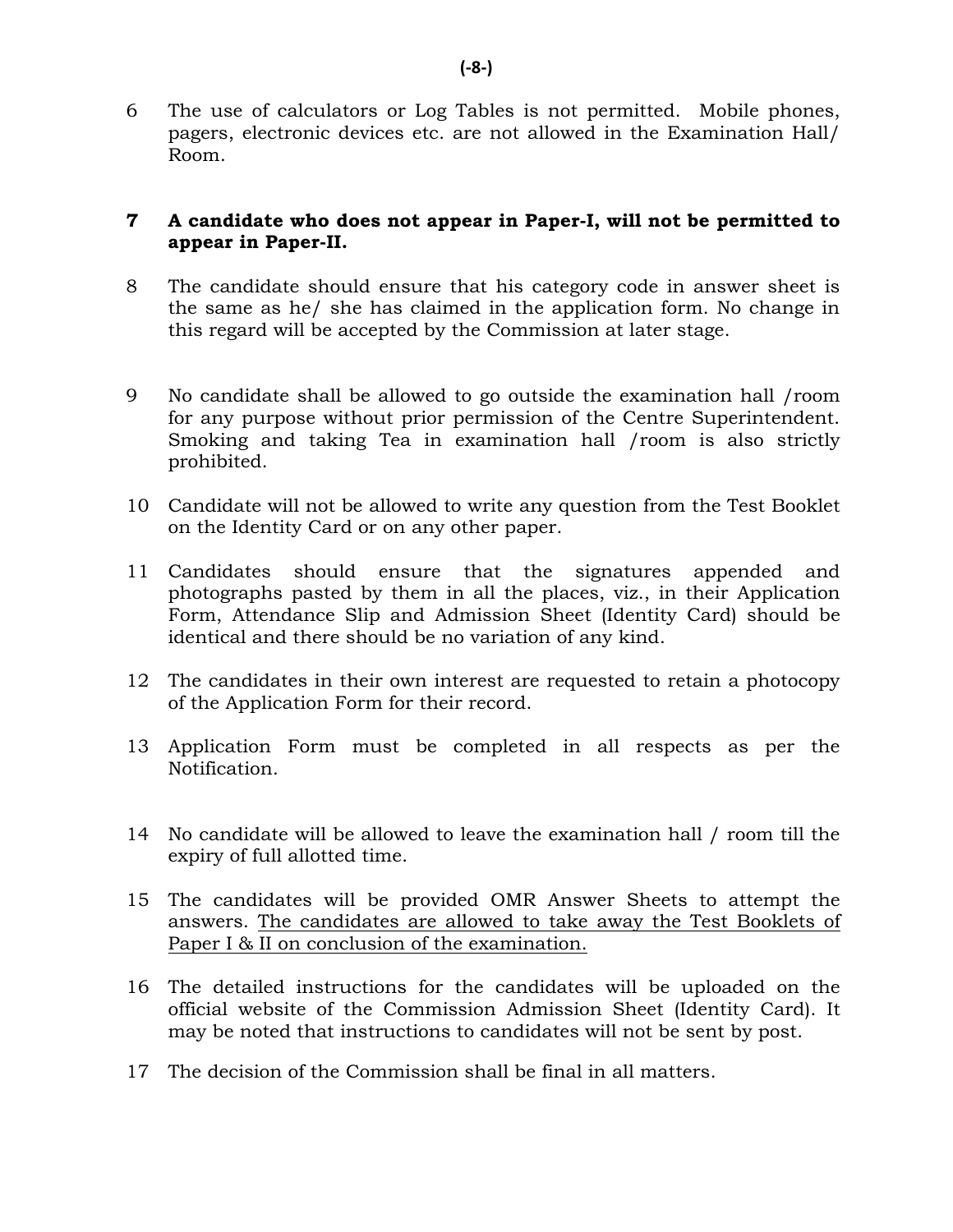- 18 The key of Offline Test (objective type) shall be uploaded on the official website immediately after the conduct of test for inviting objections, if any, from the candidates. Seven days time (day of publishing the key plus seven days upto 05.00 P.M. of the prescribed last date of receipt of objections) shall be given for inviting objections, if any, against the provisional key. The objections, if any, will be got verified from the concerned Subject Expert / Paper Setter and, if found correct, a revised key of that Screening Test shall be prepared. After finalization of answer key, the OMR answer sheets of the candidates who appeared in the Screening Test shall be scanned in the OMR Scanner and evaluated by using the (subject wise) final / revised answer key to prepare the result. No grievance with regard to the revised answer key(s) will be entertained after declaration of result.
- 19 There is no negative marking for incorrect answers.
- 20 No change of examination centre will be allowed.
- 21 The **result of the SET** will be made available on the website of the Commission as and when it is declared. The candidates will not be intimated individually about their result.
- 22 SET qualified candidates shall become eligible to apply for the post of Assistant Professor (College Cadre) only in the Universities /Colleges belonging to the State Himachal Pradesh.
- 23 All legal disputes pertaining to this test shall fall within the jurisdiction of Shimla courts / Tribunals only.

## **24 Re-checking / re-evaluation, of Answer Sheet for the Test/ examination(s) will not be allowed in any case.**

#### **25 UNFAIR MEANS / MISCONDUCT:-**

A) Any candidate who creates disturbance of any kind during the course of examination or otherwise misbehaves in or around the examination centre or refuses to obey the Superintendent, Assistant Superintendent, Invigilator or any other official on examination duty or changes his seat with any other candidate without permission of the Invigilator / Center Superintendent, will be deemed to have committed misconduct. Such a candidate shall forfeit the right to continue with the examination.